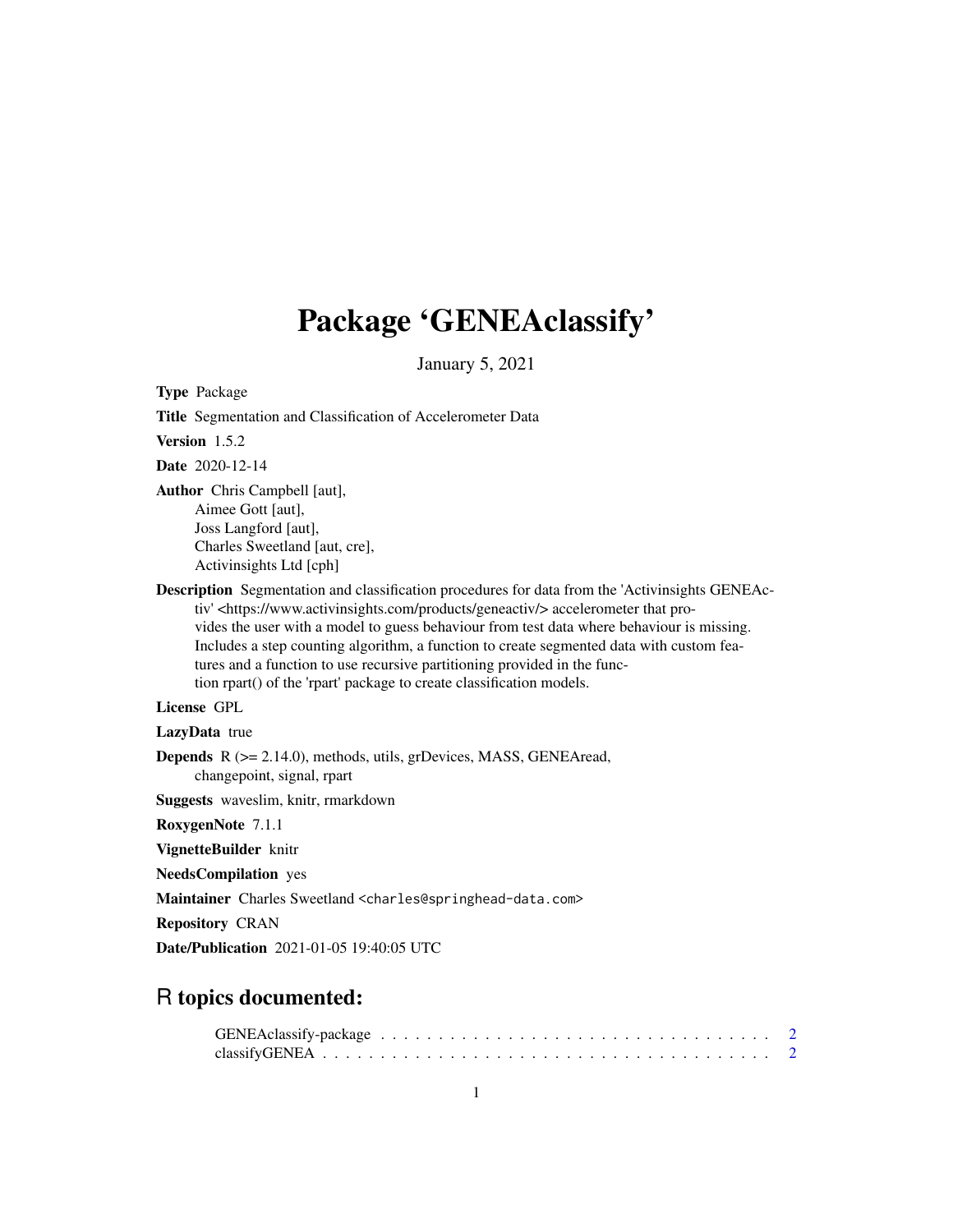#### <span id="page-1-0"></span>2 classifyGENEA

| Index | 19 |
|-------|----|

GENEAclassify-package *Classification of accelorometer data*

#### Description

This package provides tools to perform the segmentation and classification of GENEActiv accelorometer data. The high frequency time series data is split into segments based on activity changepoints. An rpart fit is trained against known activities at each segment. This fit can then then be used to guess behaviours from test data when activity at each time point has not been reported. This allows detailed behaviour profiles to be created for the wearer.

<span id="page-1-1"></span>classifyGENEA *Classify Data into Categories defined in an rpart GENEA fit*

#### Description

Perform classification on segmented GENEActiv bin data using an rpart GENEA training fit.

#### Usage

```
classifyGENEA(
  testfile,
  start = NULL,
  end = NULL,Use.Timestamps = FALSE,
  radians = FALSE,
 mmap.load = (.Machine$sizeof.pointer >= 8),
  trainingfit = trainingFit,
  newdata,
  allprobs = FALSE,
  setinf = 100.
  outputname = "_classified",
  outputdir = "GENEAclassification",
  datacols = "default",
 changepoint = c("UpDownDegrees", "TempFreq", "UpDownFreq", "UpDownMean", "UpDownVar",
```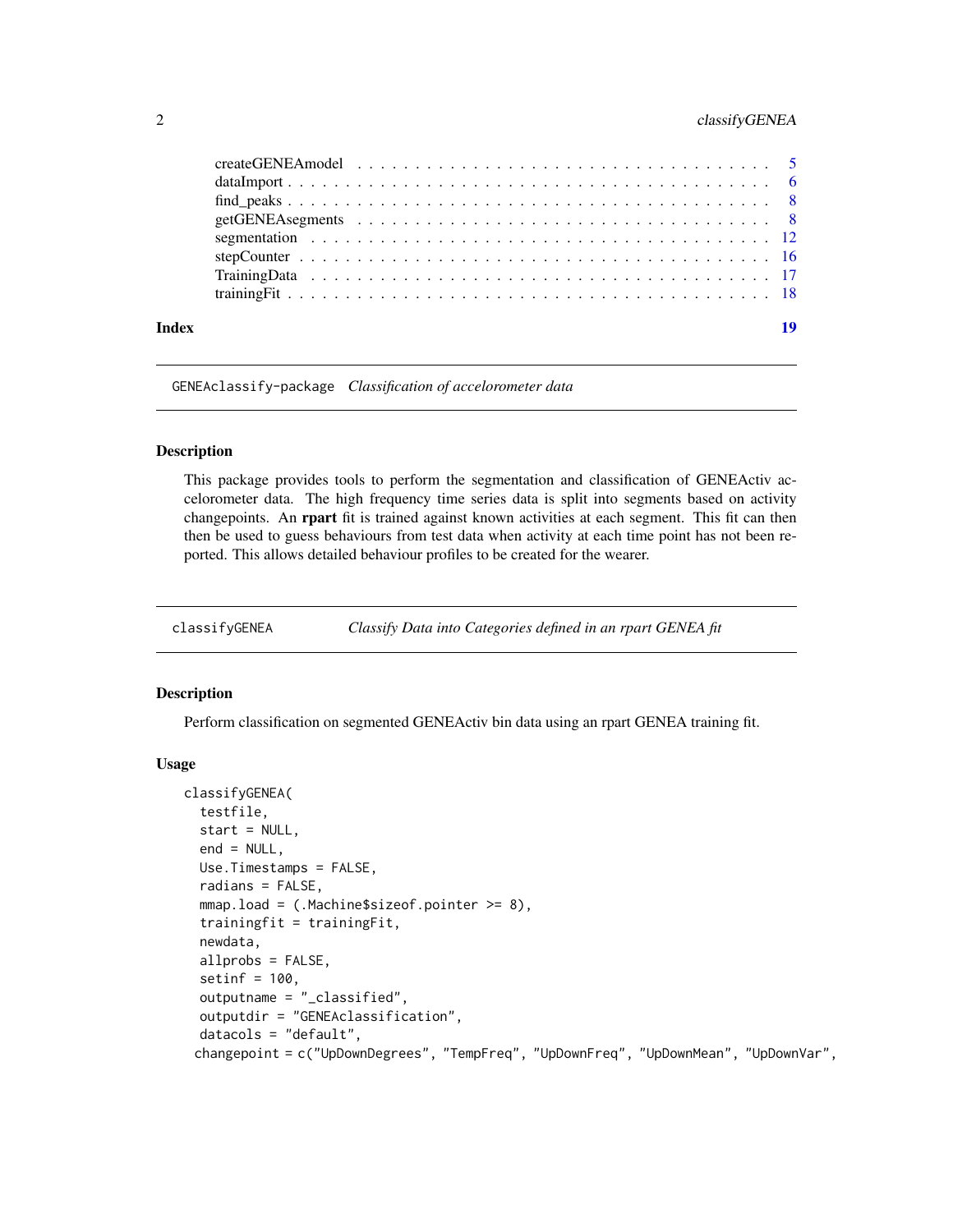```
"UpDownMeanVar", "DegreesMean", "DegreesVar", "DegreesMeanVar",
  "UpDownMeanVarDegreesMeanVar", "UpDownMeanVarMagMeanVar"),
penalty = "Manual",
pen.value1 = 40,
pen.value2 = 400,
intervalseconds = 30,
mininterval = 5,
samplefreq = 100,
filterorder = 2,
boundaries = c(0.5, 5),
Rp = 3,plot.it = FALSE,hysteresis = 0.1,
plot.seg = FALSE,
plot.seg.outputfile = "Changepoint",
verbose = TRUE,
...
```
#### Arguments

 $\mathcal{L}$ 

| testfile       | character string stating path to a GENEActiv bin file, or a folder containing<br><b>GENEActiv</b> bin files.                                                                                                |
|----------------|-------------------------------------------------------------------------------------------------------------------------------------------------------------------------------------------------------------|
| start          | Where to start reading observations.                                                                                                                                                                        |
| end            | Where to end reading observations.                                                                                                                                                                          |
| Use.Timestamps | To use timestamps as the start and end time values this has to be set to TRUE.<br>(Default FALSE)                                                                                                           |
| radians        | calculate degrees rotation in radians.                                                                                                                                                                      |
| mmap.load      | Default is (.Machine \$size of pointer $\geq$ 8). see mmap for more details                                                                                                                                 |
| trainingfit    | a GENEA rpart object created by createGENEAmodel that gives the decision<br>tree that was fitted from the training data. These are the parameters used to<br>predict the new data.                          |
| newdata        | a new data frame that is to be classified (provide instead of testfile). The data<br>must contain the features named in the trainingfit.                                                                    |
| allprobs       | single logical should all estimated probabilities be reported rather than proba-<br>bility of selected class (default FALSE).                                                                               |
| setinf         | single numeric an arbitrary value to replace Inf in calculated columns or NA to<br>ignore Inf values. (default 100). -setinf is used to replace -Inf. Alternatively, use<br>setinf NULL to leave Inf as is. |
| outputname     | file name root (excluding extension) for saving the classification output (default<br>"classified").                                                                                                        |
| outputdir      | absolute or relative path to directory in which artifacts (plot and changes files)<br>should be created or NULL (default "GENEAclassification").                                                            |
| datacols       | a vector constructed 'column.summary' or 'default'. See segmentation for<br>details.                                                                                                                        |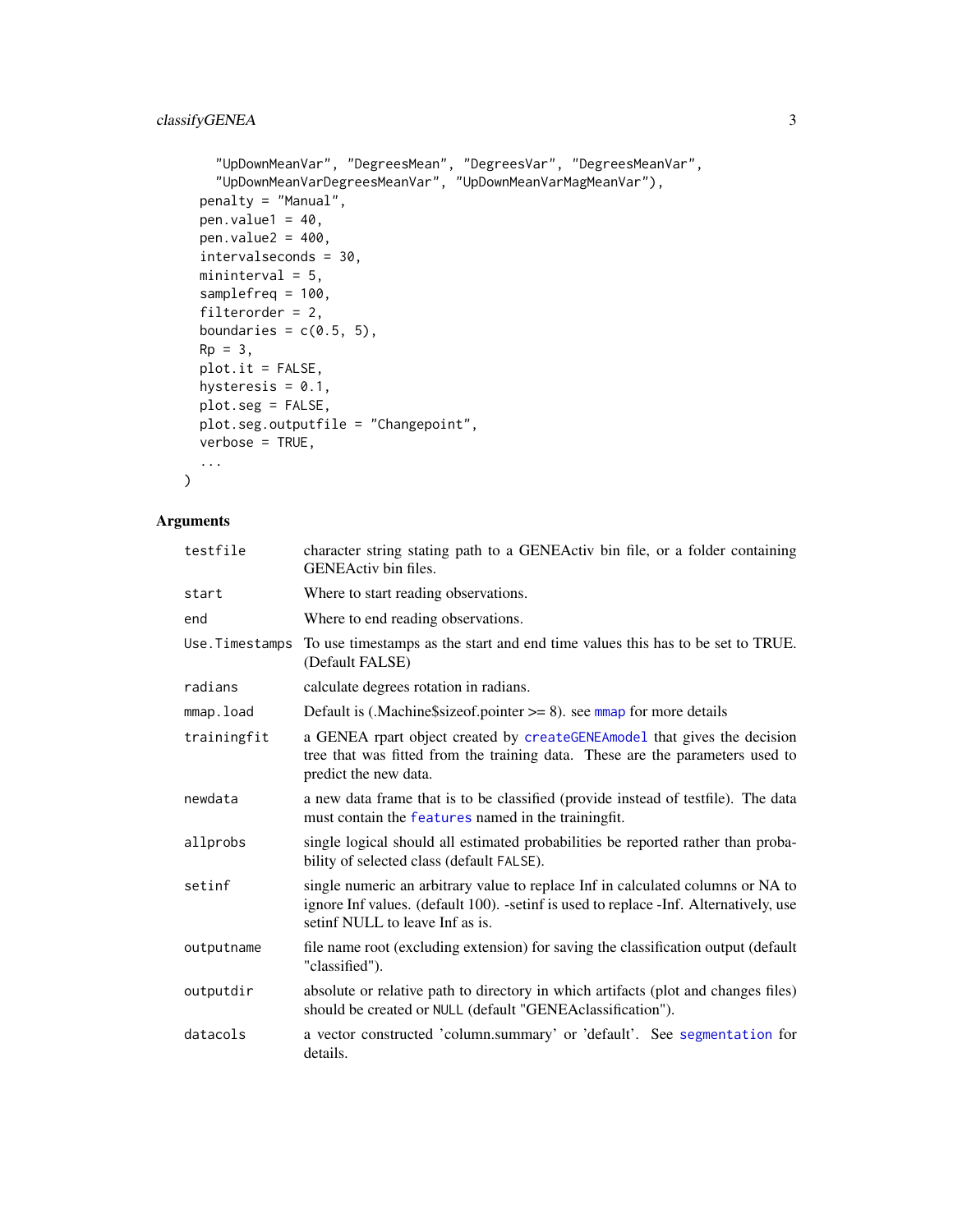<span id="page-3-0"></span>

| changepoint         | defines the change point analysis to use. UpDownDegrees performs the change<br>point analysis on the variance of arm elevation and wrist rotation. TempFreq<br>performs a change point on the variance in the temeprature and Frequency (Typ-<br>ically better for sleep behaviours) |
|---------------------|--------------------------------------------------------------------------------------------------------------------------------------------------------------------------------------------------------------------------------------------------------------------------------------|
| penalty             | single characgter, the penalty to use for changepoint detection. default ("SIC")                                                                                                                                                                                                     |
| pen.value1          | Value of the type 1 error required when penalty is "Asymptotic".                                                                                                                                                                                                                     |
| pen.value2          | Default set as NULL and so equals pen.value1 if no input.                                                                                                                                                                                                                            |
| intervalseconds     |                                                                                                                                                                                                                                                                                      |
|                     | An integer number of seconds between 5 and 30 during which at most one<br>changepoint may occur.                                                                                                                                                                                     |
| mininterval         | single numeric that defines the smallest changepoint initially found. Passed to<br>cpt. var as the variable minseglen                                                                                                                                                                |
| samplefreq          | The sampling frequency of the data, in hertz, when calculating the step number.<br>(detault 100)                                                                                                                                                                                     |
| filterorder         | The order of the filter applied with respect to the cheby options.                                                                                                                                                                                                                   |
| boundaries          | to passed to the filter in the step counting algorithm.                                                                                                                                                                                                                              |
| Rp                  | the decibel level that the cheby filter takes. see cheby1                                                                                                                                                                                                                            |
| plot.it             | (logical) Creates a plot showing the zero crossings counted by the step counting<br>algorithm#' @param Centre Centres the xz signal about 0 when set to True.                                                                                                                        |
| hysteresis          | The hysteresis applied after zero crossing. (default 100mg)                                                                                                                                                                                                                          |
| plot.seg            | (logical) Creates a plot displaying the changepoint locations                                                                                                                                                                                                                        |
| plot.seg.outputfile |                                                                                                                                                                                                                                                                                      |
|                     | The name of the png file created that shows the change points on a positionals<br>plots.                                                                                                                                                                                             |
| verbose             | single logical should additional progress reporting be printed at the console (de-<br>fault TRUE).                                                                                                                                                                                   |
| .                   | other arguments to be passed to dataImport, segmentation and other functions                                                                                                                                                                                                         |

#### Details

This function will apply the rules determined by the rpart GENEA decision tree passed to argument trainingfit to the columns of newdata to classify into classes (view using ["levels"](#page-0-0)).

#### Value

The function will return the data frame that was provided as newdata with additional columns.

- 1. Class, a factor indicating that the predicted category of the segment
- 2. p.Class, estimated probability that the prediction is correct

Alternatively, by setting argument allprobs to TRUE, a column constructed 'p.level' containing the estimated probability of each possible class will be returned instead.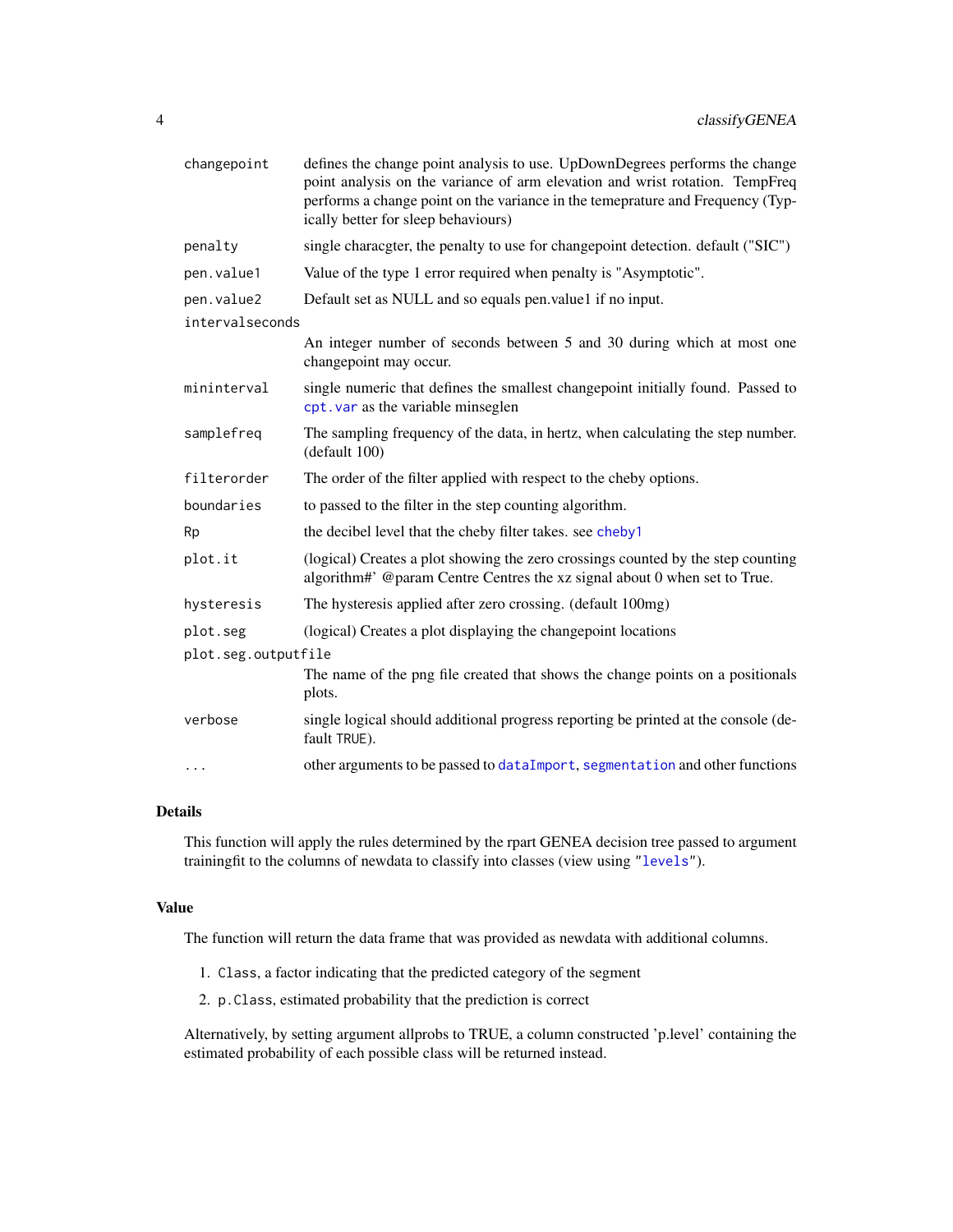#### <span id="page-4-0"></span>createGENEAmodel 5

#### Examples

```
## segData <- read.csv(system.file(package = "GENEAclassify",
## "testdata", "trainingData9.csv"))
## The training fit can be created by provided the file path to the training data
## in the function getTrainingData - see the help file for more details
## Uses the fitted decision tree to predict the segmented data
## class9 <- classifyGENEA(testfile = "trainingData9.csv",
## newdata = segData,
## trainingfit = trainingFit)
## head(class9)
## table(class9$Class)
```
<span id="page-4-1"></span>createGENEAmodel *Create training data decision tree model*

#### Description

From data frame create a decision tree that can be used for classifying data into specified categories. The data frame may optionally contain a reserved column Source, specifying the provenance of the record. The data frame must contain a column, by default named Activity, specifing the classes into which the model fit should be classified.

#### Usage

```
createGENEAmodel(
  data,
  outputtree = NULL,
  features = c("Segment.Duration", "Principal.Frequency.mad", "UpDown.sd",
    "Degrees.sd"),
  category = "Activity",
  plot = TRUE,
  verbose = TRUE,
  ...
)
```
#### Arguments

| data       | data frame containing segmented GENEActiv bin data.                                                                                                                                                                                                                                                                                                               |
|------------|-------------------------------------------------------------------------------------------------------------------------------------------------------------------------------------------------------------------------------------------------------------------------------------------------------------------------------------------------------------------|
| outputtree | name of the png file that shows the classification tree plot.                                                                                                                                                                                                                                                                                                     |
| features   | character vector naming independent variables to use in classification. Alterna-<br>tively, a numeric vector specifying the variables to pass to the classification or<br>NULL, in which case all variables are used in the order of the supplied training<br>dataset. Note that including large numbers of variables $($ >7 $)$ may result in long<br>run times. |
| category   | single character naming the dependent variable to use (default 'Activity').                                                                                                                                                                                                                                                                                       |
| plot       | a logical value indicating whether a plot of the classification tree should be plot-<br>ted. The default is TRUE.                                                                                                                                                                                                                                                 |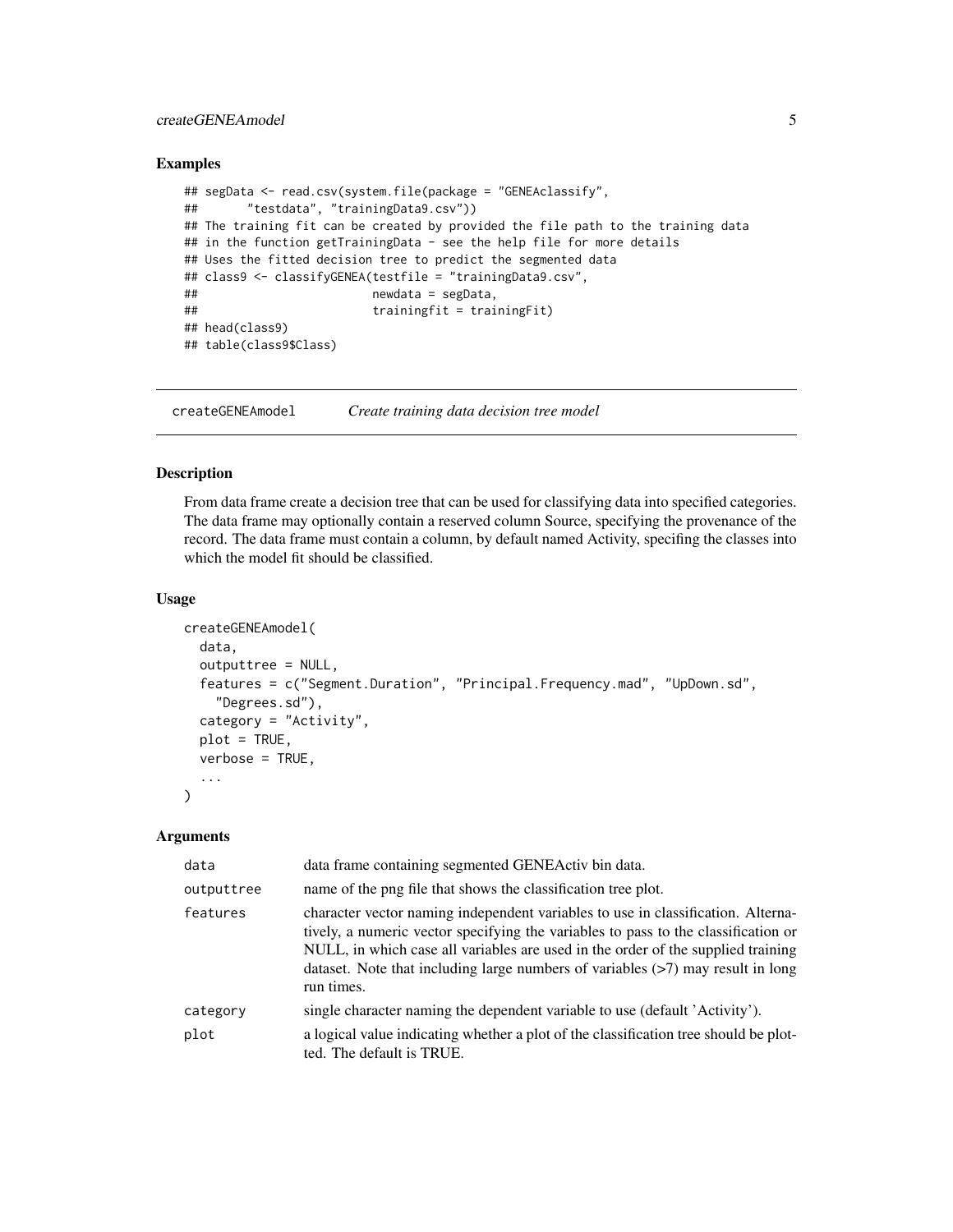<span id="page-5-0"></span>

| verbose              | single logical should additional progress reporting be printed at the console?<br>(default TRUE) |
|----------------------|--------------------------------------------------------------------------------------------------|
| $\ddot{\phantom{0}}$ | other arguments for rpart                                                                        |

#### Details

The function will create an rpart classification tree for the training data based upon the parameters passed to features. The model created, an GENEA rpart object can be used within the function ["classifyGENEA"](#page-1-1) to classify GENEA bin files.

#### Value

A GENEA rpart fit.

#### See Also

The returned object can be interrogated with features, the variables used in defining the model, and ["levels"](#page-0-0), the response categories predicted by the model.

#### Examples

```
## dataPath <- file.path(system.file(package = "GENEAclassify"),
## "testdata",
## "trainingData9.csv")
##
## t1 <- read.csv(file = dataPath)
##
## f1 <- createGENEAmodel(data = t1,
## features = c("Degrees.var",
## "UpDown.mad",
## "Magnitude.mean"),
## category = "Activity")
##
## class(f1)
## levels(f1)
## features(f1)
## plot(f1)
## text(f1)
```
<span id="page-5-1"></span>dataImport *Data import function*

#### Description

Loads the data into R and creates format required for segmentation.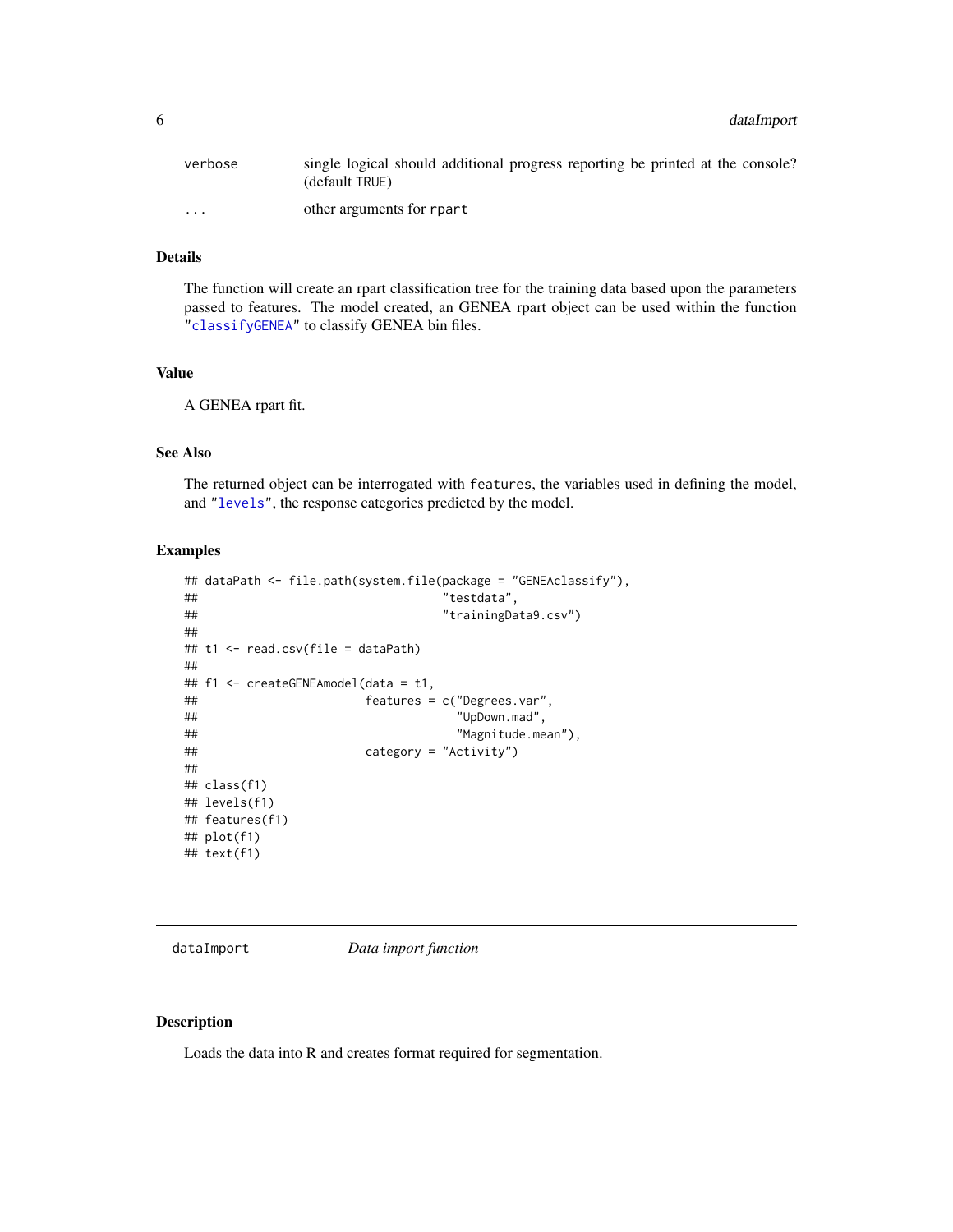#### dataImport 7

#### Usage

```
dataImport(
  binfile,
  downsample = 100,
  start = NULL,end = NULL,Use.Timestamps = FALSE,
  radians = FALSE,
  mmap.load = (.Machine$sizeof.pointer >= 8),
  ...
\mathcal{L}
```
#### Arguments

| binfile    | File path to binary data to be segmented.                                                                         |
|------------|-------------------------------------------------------------------------------------------------------------------|
| downsample | Rate to downsample the data, defaults to every 100th observation. For no down-<br>sampling set NULL.              |
| start      | Where to start reading observations.                                                                              |
| end        | Where to end reading observations.                                                                                |
|            | Use. Timestamps To use timestamps as the start and end time values this has to be set to TRUE.<br>(Default FALSE) |
| radians    | calculate degrees rotation in radians.                                                                            |
| mmap.load  | Default is (.Machine $\frac{2}{3}$ size of pointer $\geq$ 8). see mmap for more details                           |
| $\ddots$   | additional arguments passed through.                                                                              |

#### Details

Reads in the binary data file and extracts the information required for the segmentation procedure.

#### Value

Returns a list containing a matrix of the data including the x, y and z axis data, vectors of the up down (elevation) and degrees (rotation), a vector of time stamps, a vector of vector magnitudes and the serial number of the device.

#### Examples

```
## segData <- dataImport(bindata = file.path(system.file(package = "GENEAread"),
## "binfile",
## "TESTfile.bin"))
##
## segData1 = dataImport(AccData)
## names(segData)
```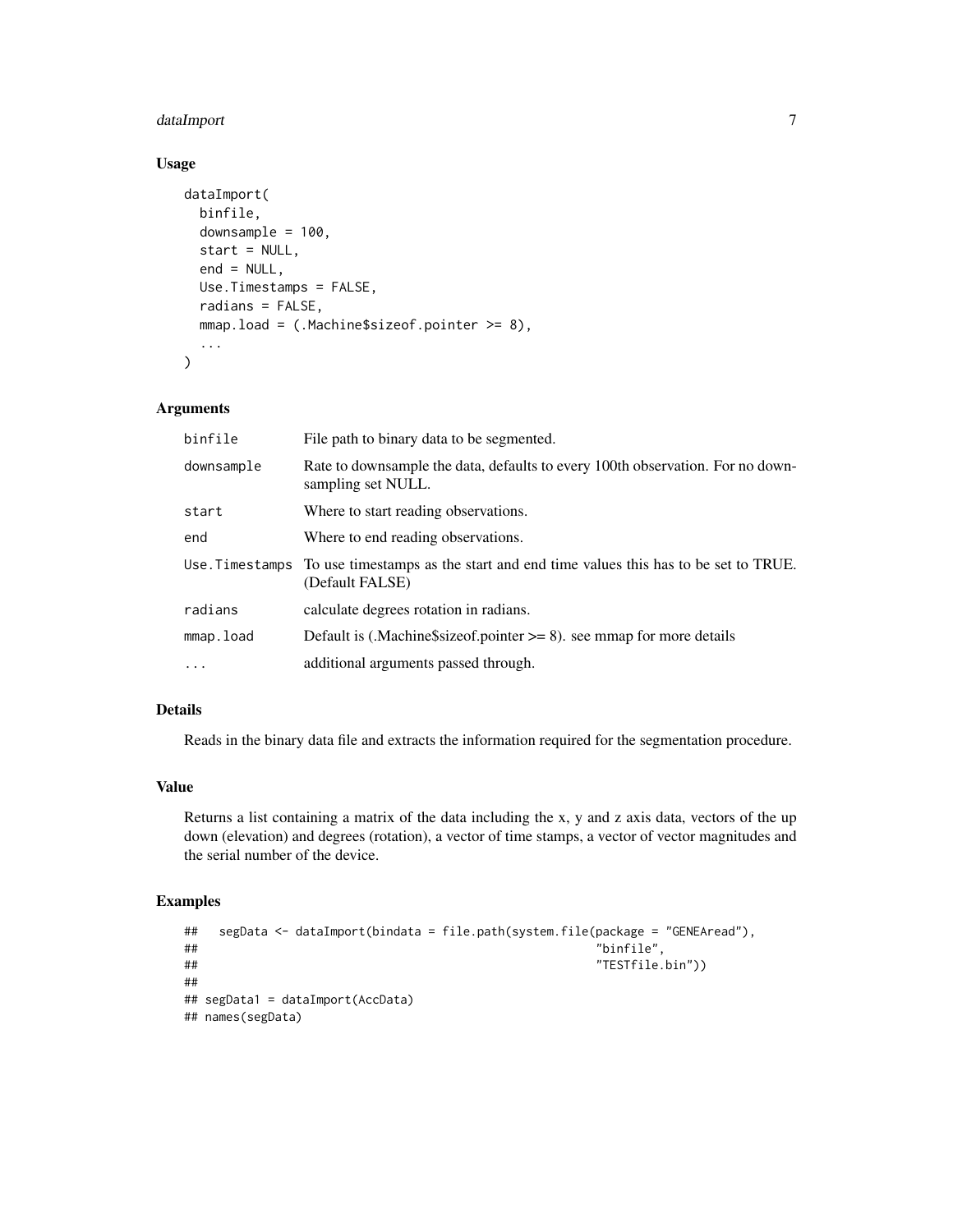<span id="page-7-0"></span>find\_peaks *Find\_Peaks*

#### Description

Peak detect function

#### Usage

find\_peaks( $x, m = 3$ )

#### Arguments

| timeseries signal                                                      |
|------------------------------------------------------------------------|
| The number of points either side of the peak to required to be a peak. |

#### Details

Finds the peaks and valleys within the signal passed to the function.

| getGENEAsegments | import and segment one or more bin files. |  |
|------------------|-------------------------------------------|--|
|                  |                                           |  |

#### Description

Import and summarize GENEActiv bin data for manual classification.

#### Usage

```
getGENEAsegments(
  testfile,
  start = NULL,
  end = NULL,Use.Timestamps = FALSE,
  radians = FALSE,
  mmap.load = (.Machine$sizeof.pointer >= 8),
  outputtoken = "_segmented",
  outputdir = "GENEAclassification",
  datacols = "default",
  decimalplaces = "default",
  filterWave = FALSE,
  filtername = "haar",
  j = 8,changepoint = c("UpDownDegrees", "TempFreq", "UpDownFreq", "UpDownMean", "UpDownVar",
    "UpDownMeanVar", "DegreesMean", "DegreesVar", "DegreesMeanVar",
```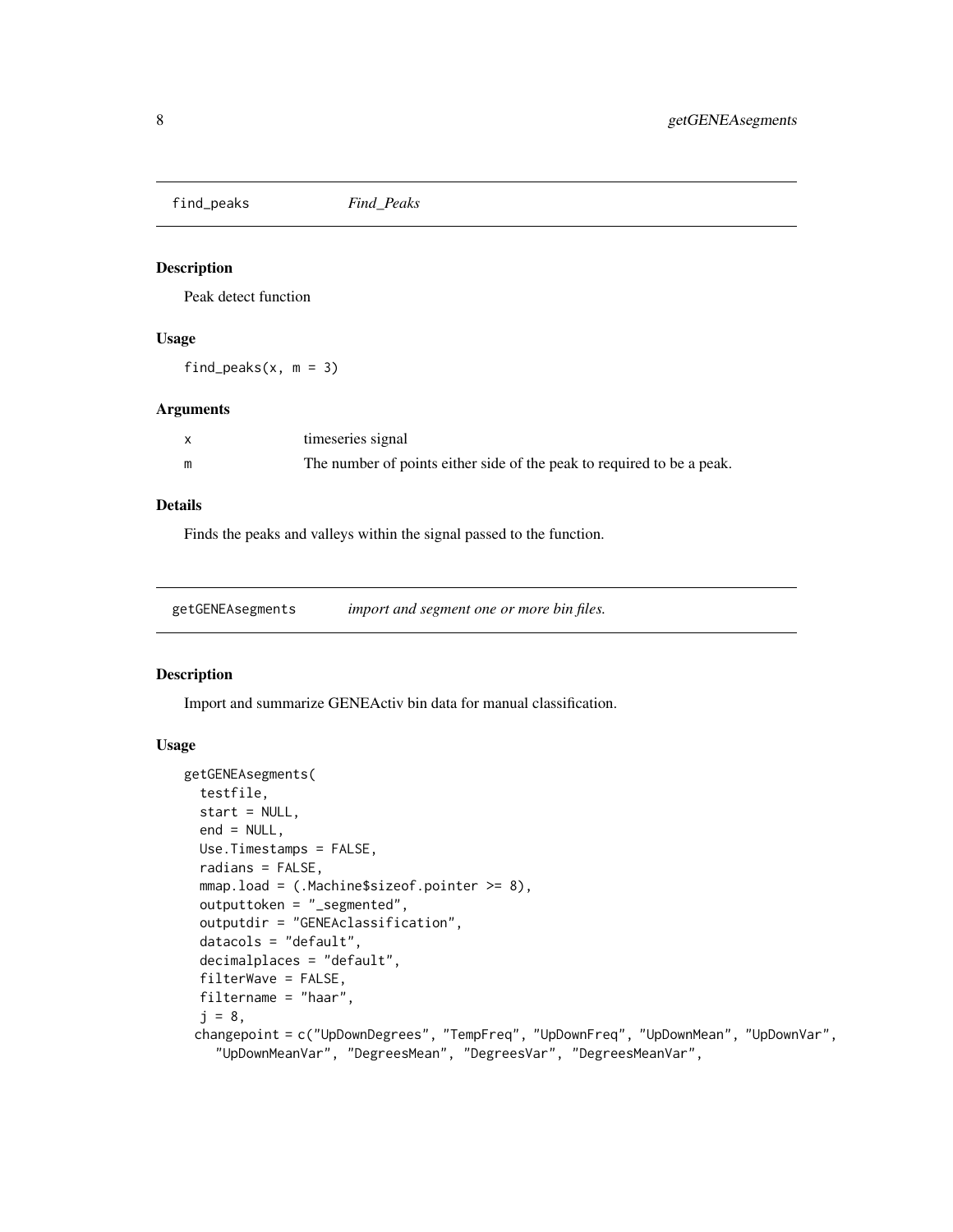```
"UpDownMeanVarDegreesMeanVar", "UpDownMeanVarMagMeanVar"),
penalty = "Manual",
pen.value1 = 40,
pen.value2 = 400,
intervalseconds = 30,
mininterval = 5,
samplefreq = 100,
filterorder = 2,
boundaries = c(0.5, 5),
Rp = 3,plot.it = FALSE,hysteresis = 0.1,
plot.seg = FALSE,
plot.seg.outputfile = "Changepoint",
verbose = FALSE,
...
```
#### Arguments

 $\mathcal{L}$ 

| testfile       | character vector stating path to a GENEActiv bin file, or a folder containing<br>GENEActiv bin files.                                                                               |
|----------------|-------------------------------------------------------------------------------------------------------------------------------------------------------------------------------------|
| start          | Where to start reading observations.                                                                                                                                                |
| end            | Where to end reading observations.                                                                                                                                                  |
| Use.Timestamps | To use timestamps as the start and end time values this has to be set to TRUE.<br>(Default FALSE)                                                                                   |
| radians        | calculate degrees rotation in radians.                                                                                                                                              |
| mmap.load      | Default is (.Machine\$sizeof.pointer $\geq$ = 8). see mmap for more details                                                                                                         |
| outputtoken    | single character string to be appended to the file name for saving the segmena-<br>tion output (default '_segmentated').                                                            |
| outputdir      | The absolute or relative path to directory in which artifacts (plot and changes<br>files) should be created, or NULL (default "GENEAclassification").                               |
| datacols       | a vector constructed 'column.summary' or 'default'. See segmentation for<br>details.                                                                                                |
| decimalplaces  | named numeric vector of decimal places with which to round summary columns.<br>NULL returns unrounded values. The length 1 character vector 'default' applies<br>default roundings: |
|                | • Start.Time = $0$ ,                                                                                                                                                                |
|                | • Degrees.mean = $3$ ,                                                                                                                                                              |
|                | • Degrees.median $=$ 3,                                                                                                                                                             |
|                | • Degrees.var = 3,                                                                                                                                                                  |
|                | • Degrees.sd = 3,                                                                                                                                                                   |
|                | • Degrees.mad = $3$ ,                                                                                                                                                               |
|                | • Magnitude.mean $= 3$ ,                                                                                                                                                            |
|                | • UpDown.mean = $3$ ,                                                                                                                                                               |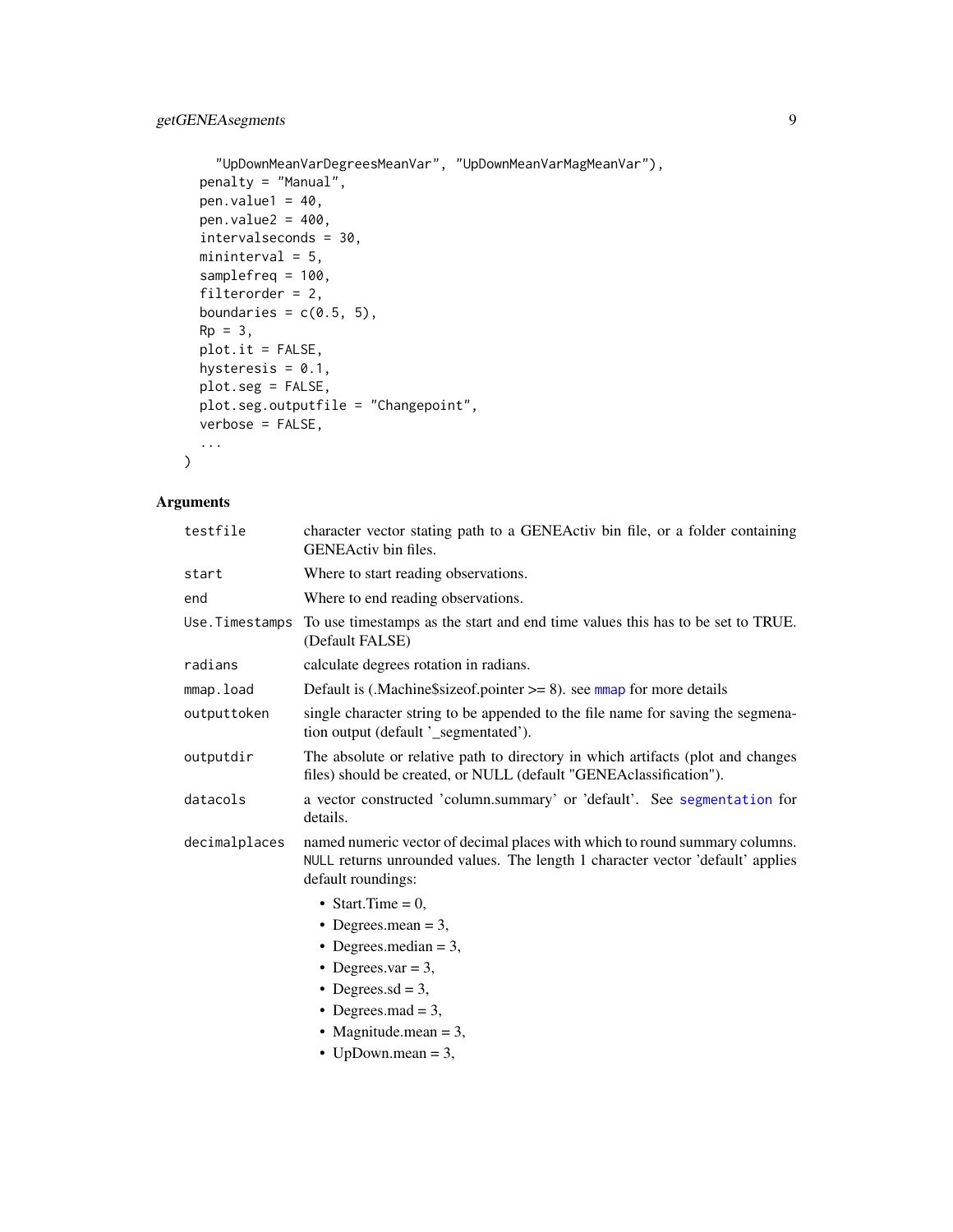- <span id="page-9-0"></span>• UpDown.median = 3,
- UpDown.var  $= 3$
- UpDown.sd =  $3$ ,
- UpDown.mad =  $3$ ,
- Principal.Frequency.median = 3,
- Principal.Frequency.mad = 3,
- Principal.Frequency.ratio = 3,
- Principal.Frequency.sumdiff = 3,
- Principal.Frequency.meandiff = 3,
- Principal.Frequency.abssumdiff = 3,
- Principal.Frequency.sddiff = 3,
- Light.mean =  $0$ ,
- Light.max =  $0$ ,
- Temp.mean  $= 1$ ,
- Temp.sumdiff  $= 3$
- Temp.meandiff  $= 3$
- Temp.abssumdiff  $= 3$
- Temp.sddiff  $= 3$
- Step.count =  $0$
- Step.sd =  $1$
- Step.mean =  $0$
- Step.GENEAamplitude = 3
- Step.GENEAwavelength = 3
- Step.GENEAdistance = 3

This can be changed by using a named list. e.g decimal places  $= c(Start Time =$  $2$ , Degrees.mean = 4).

filterWave single logical, should a smoothing filter from [wave.filter](#page-0-0) be applied? (default FALSE).

filtername single character, the name of the wavelet to use for smoothing when filter is TRUE. (default "haar") Passed to link[waveslim]{wave.filter}.

j single numeric, the level to which to smooth. Passed to link[waveslim]{wave.filter} (default 8).

- changepoint defines the change point analysis to use. UpDownDegrees performs the change point analysis on the variance of arm elevation and wrist rotation. TempFreq performs a change point on the variance in the temeprature and frequency (Typically better for sleep behaviours).
- penalty single characgter, the penalty to use for changepoint detection. default ("SIC").
- pen.value1 Value of the type 1 error required when penalty is "Asymptotic".
- pen.value2 Default set as NULL and so equals pen.value1 if no input.

intervalseconds

An integer number of seconds between 5 and 30 during which at most one changepoint may occur.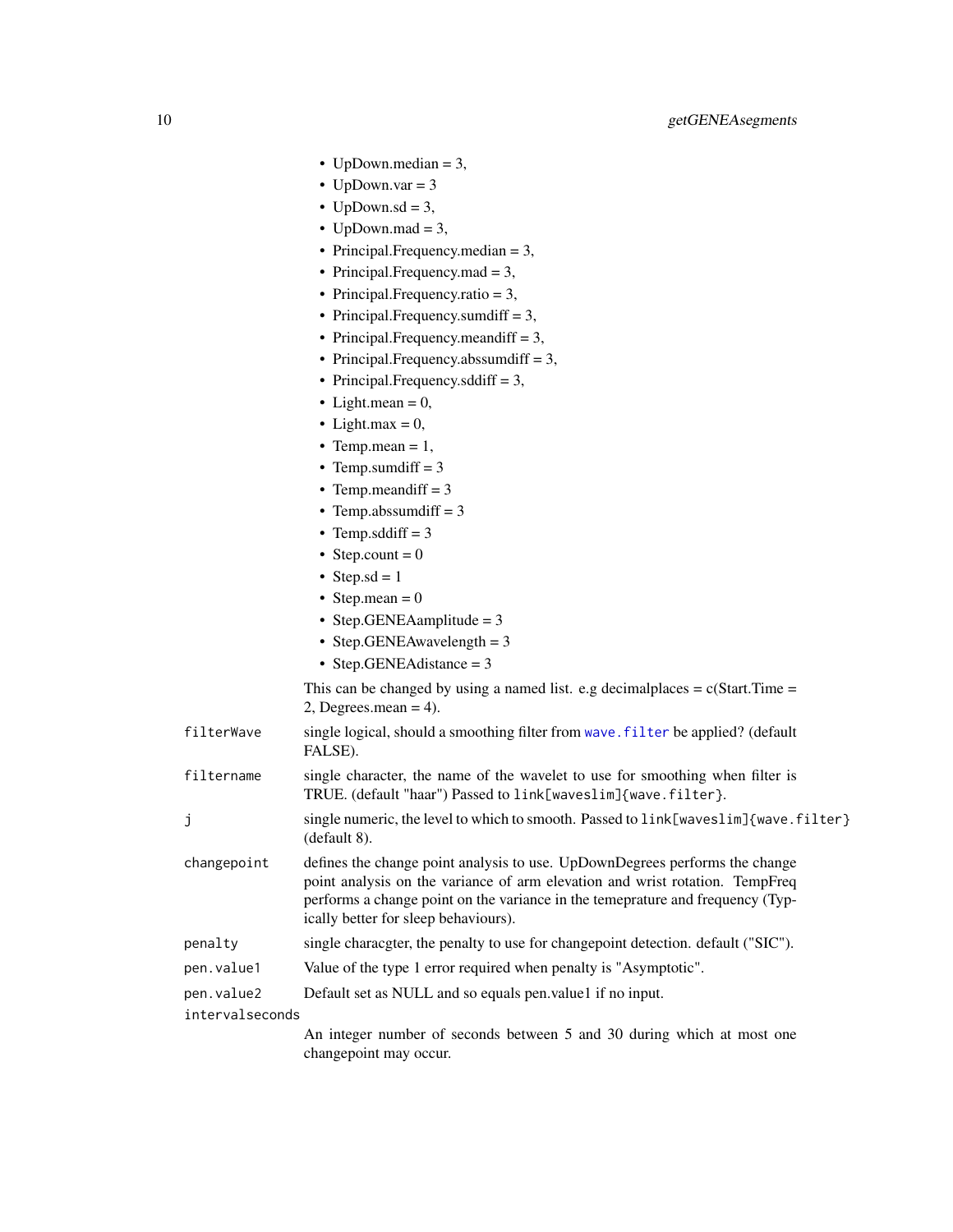<span id="page-10-0"></span>

| mininterval         | single numeric that defines the smallest changepoint initially found. Passed to<br>cpt. var as the variable minseglen                                                  |
|---------------------|------------------------------------------------------------------------------------------------------------------------------------------------------------------------|
| samplefreq          | The sampling frequency of the data, in hertz, when calculating the step number.<br>(default 100).                                                                      |
| filterorder         | The order of the filter applied with respect to the butter or cheby options. See<br>cheby1 or butter.                                                                  |
| boundaries          | to pass to the filter in the step counting algorithm.                                                                                                                  |
| Rp                  | the decibel level that the cheby filter takes. See cheby1.                                                                                                             |
| plot.it             | single logical, Creates a plot showing the zero crossings counted by the step<br>counting algorithm#' @param Centre Centres the xz signal about 0 when set to<br>True. |
| hysteresis          | The hysteresis applied after zero crossing. (default 100mg)                                                                                                            |
| plot.seg            | single logical, Creates a plot displaying the changepoint locations.                                                                                                   |
| plot.seg.outputfile |                                                                                                                                                                        |
|                     | The name of the png file created that shows the change points on a positionals<br>plots.                                                                               |
| verbose             | single logical should additional progress reporting be printed at the console?<br>(default TRUE).                                                                      |
| .                   | other arguments to be passed to data Import, segmentation and other functions<br>with these functions.                                                                 |

#### Value

segmented data are returned

#### See Also

The returned object can be interrogated with [head](#page-0-0).

### Examples

```
## testfile = file.path(system.file(package = "GENEAread"),
## "binfile",
## "TESTfile.bin")
##
## segData <- getGENEAsegments(testfile = testfile,
## outputdir = file.path(tempdir(), "GENEAclassification"),
## changepoint = "UpDownDegrees",
\# # pen.value1 = 1,
## pen.value2 = 1)
## head(segData)
## list.files(file.path(tempdir(), "GENEAclassification"))
```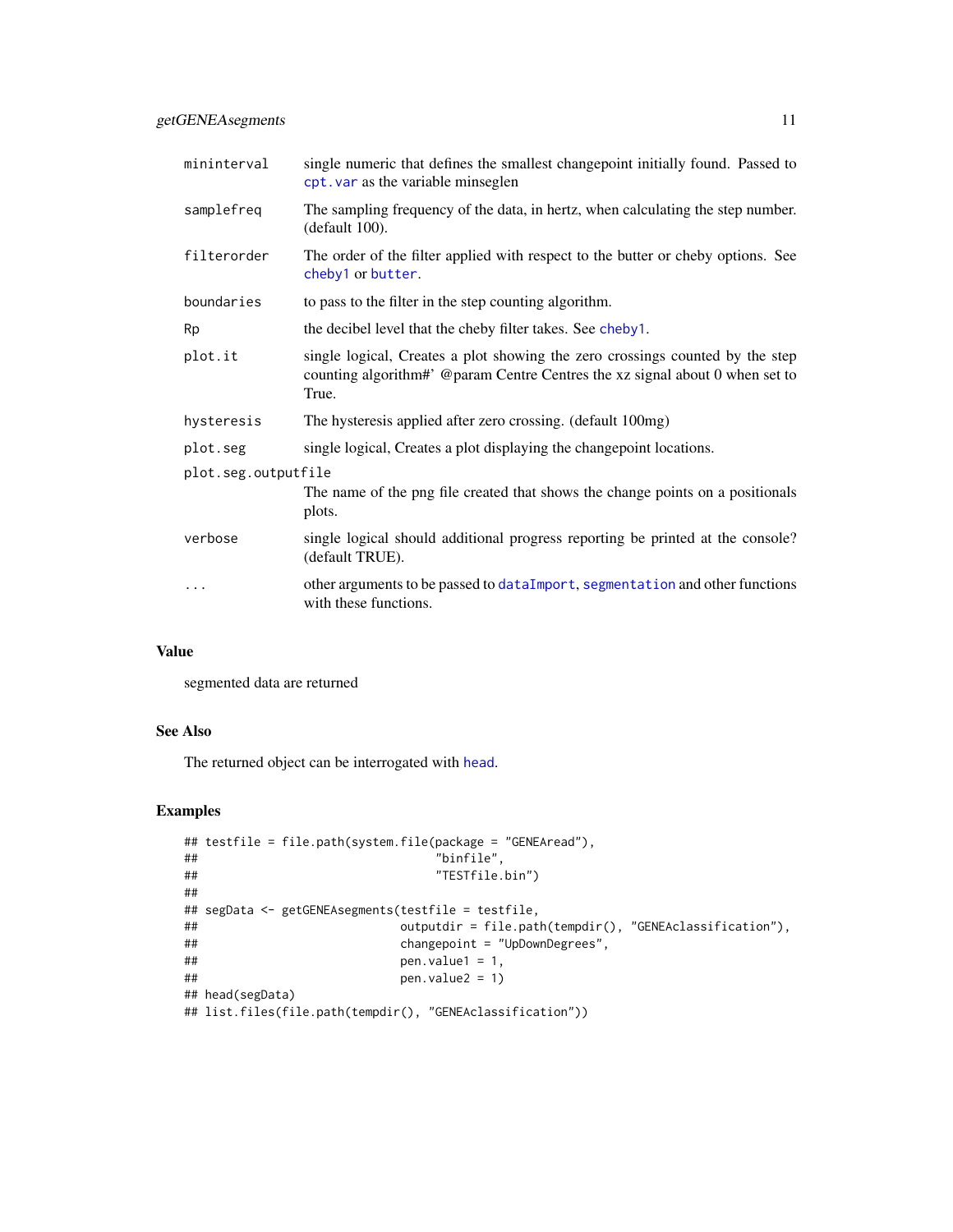<span id="page-11-1"></span><span id="page-11-0"></span>

#### Description

Perform segmentation of Activinsights accelerometer data. Data are smoothed by the second, or by 10 data points, whichever number of records is greater.

Filtering is performed by tools from **waveslim**. Options are passed to wavelet. filter.

#### Usage

```
segmentation(
  data,
  outputfile = "detectedChanges",
  outputdir = "GENEAclassification",
  datacols = "default",
  decimalplaces = "default",
  filterWave = FALSE,
  filtername = "haar",
  j = 8,changepoint = c("UpDownDegrees", "TempFreq", "UpDownFreq", "UpDownMean", "UpDownVar",
    "UpDownMeanVar", "DegreesMean", "DegreesVar", "DegreesMeanVar",
    "UpDownMeanVarDegreesMeanVar", "UpDownMeanVarMagMeanVar", "RadiansMean",
    "RadiansVar", "RadiansMeanVar", "UpDownMeanDegreesVar"),
  penalty = "Manual",
  pen.value1 = 40,
 pen.value2 = 400,
  intervalseconds = 30,
 mininterval = 5,
  samplefreq = 100,
  filterorder = 2,
  boundaries = c(0.5, 5),
  Rp = 3,
 plot.it = FALSE,hysteresis = 0.1,
  verbose = FALSE,
  verbose_timer = FALSE,
  ...
)
```
#### Arguments

| data       | the GENEActiv bin object to be segmented which should be the output of the<br>dataImport function.                                                   |
|------------|------------------------------------------------------------------------------------------------------------------------------------------------------|
| outputfile | single character, file name for saving the segmentation output as CSV (and if<br>plot.it is TRUE, corresponding plot PNG). If NULL, create no files. |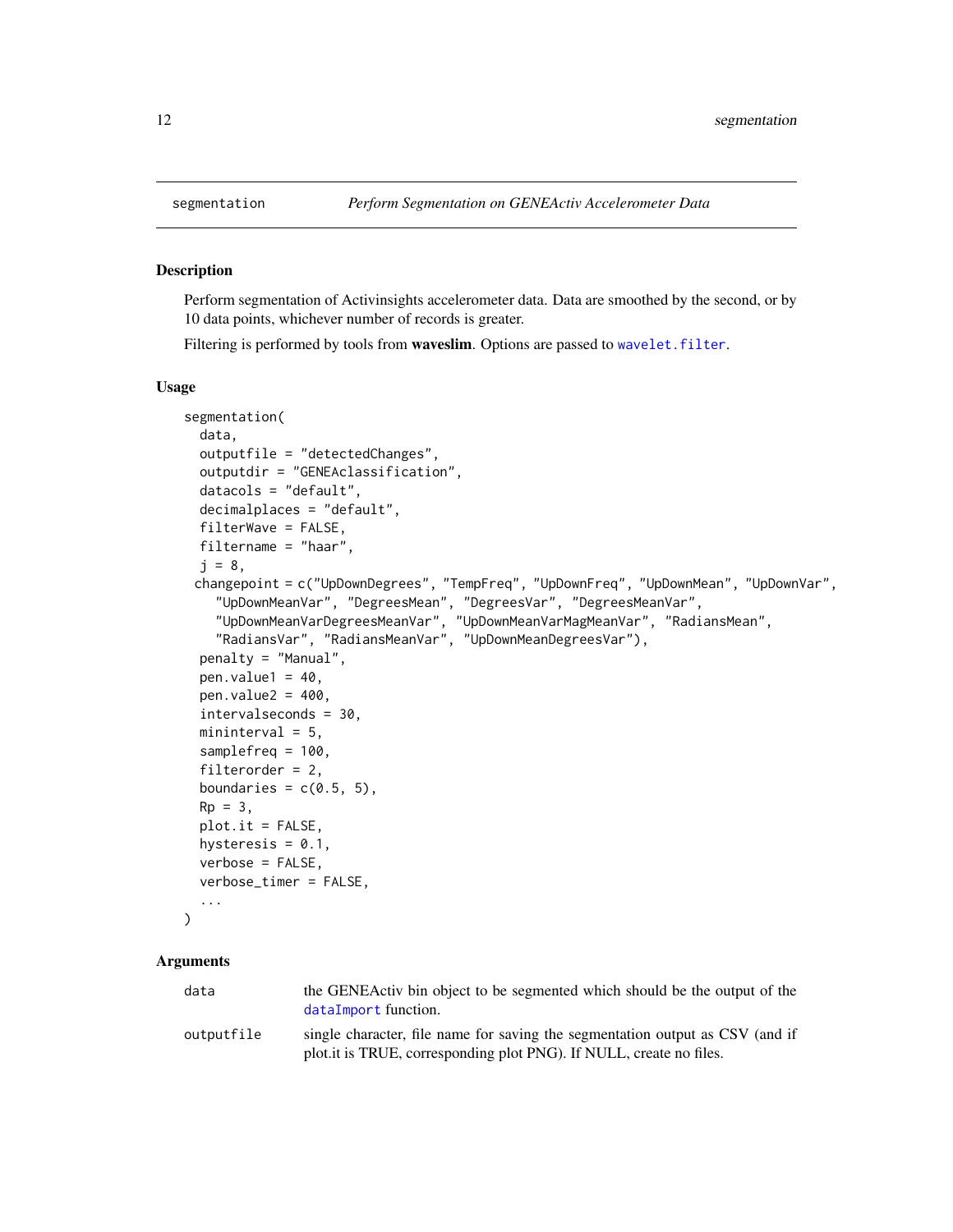outputdir single character, the absolute or relative path to directory in which plot and changes files) should be created, or NULL (default "GENEAclassification"). Ignored if outputfile is NULL.

datacols character vector constructed 'column.summary'. This object specifies the data and summary to output for the classification. The first part of each element must name column in the GENEAbin datasets specified by filePath. Derived columns may also be selected:

- Step (zero-crossing step counter method),
- Principal.Frequency.

The second should be the name of a function that evaluates to lenth one. The functions must contain only alphabetical characters (no numbers, underscores or punctuation). The default matrix, specified using the length 1 character vector 'default' is:

- UpDown.mean
- UpDown.sd
- UpDown.mad
- Degrees.mean
- Degrees.var
- Degrees.sd
- Light.mean
- Light.max
- Temp.mean
- Temp.sumdiff
- Temp.meandiff
- Temp.abssumdiff
- Temp.sddiff
- Magnitude.mean
- Step.GENEAcount
- Step.sd
- Step.mean
- Step.GENEAamplitude
- Step.GENEAwavelength
- Principal.Frequency.median
- Principal.Frequency.mad
- Principal.Frequency.ratio
- Principal.Frequency.sumdiff
- Principal.Frequency.meandiff
- Principal.Frequency.abssumdiff
- Principal.Frequency.sddiff

decimalplaces named numeric vector of decimal places with which to round summary columns. NULL returns unrounded values. The length 1 character vector 'default' applies default roundings:

• Start.Time  $= 0$ ,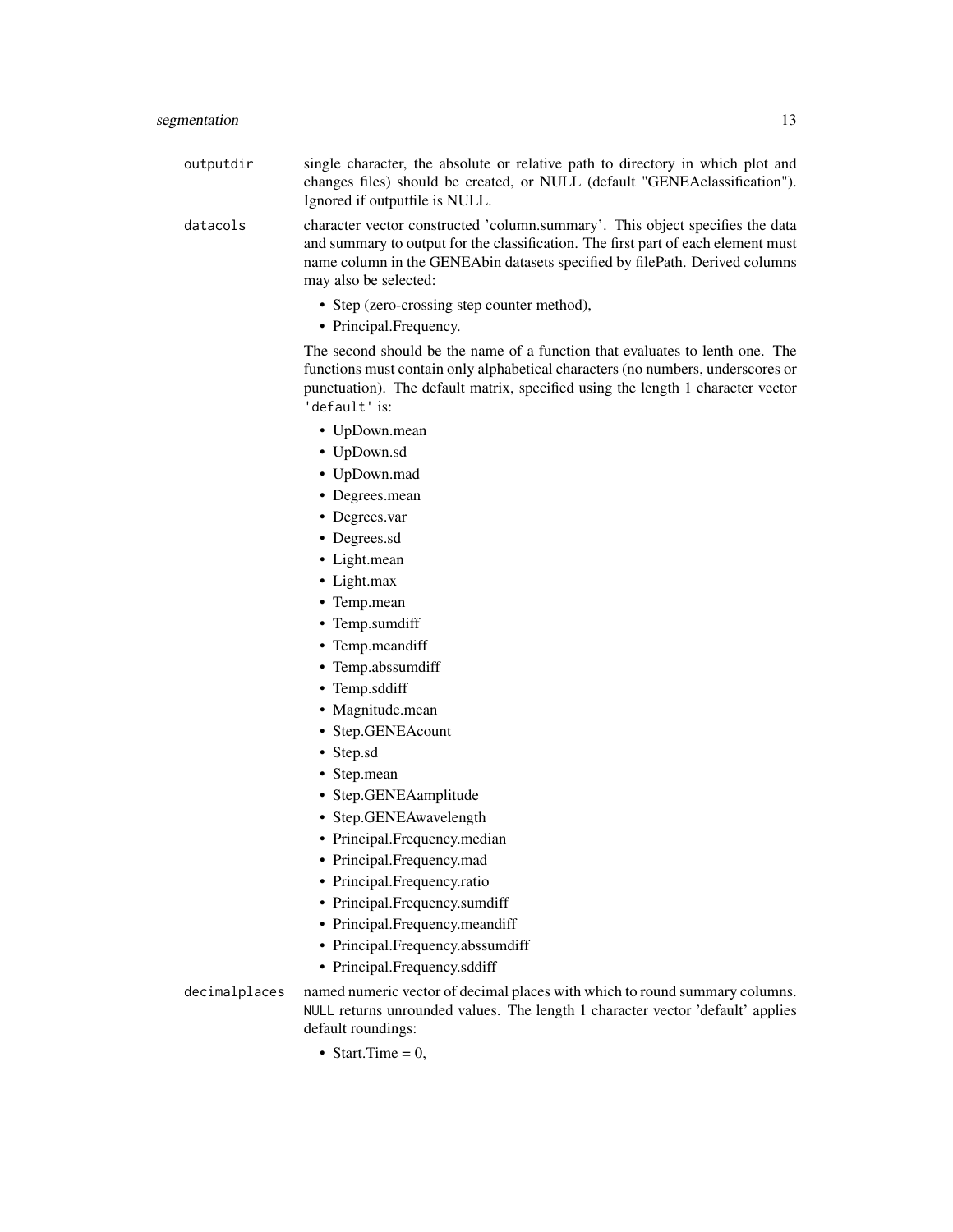- <span id="page-13-0"></span>• Degrees.mean  $= 3$ ,
- Degrees.median = 3,
- Degrees.var  $= 3$ ,
- Degrees.sd =  $3$ ,
- Degrees.mad  $= 3$ ,
- Magnitude.mean  $= 3$ ,
- UpDown.mean  $= 3$ ,
- UpDown.median = 3,
- UpDown.var  $= 3$
- UpDown.sd =  $3$ ,
- UpDown.mad =  $3$ ,
- Principal.Frequency.median = 3,
- Principal.Frequency.mad = 3,
- Principal.Frequency.ratio = 3,
- Principal.Frequency.sumdiff = 3,
- Principal.Frequency.meandiff = 3,
- Principal.Frequency.abssumdiff = 3,
- Principal.Frequency.sddiff = 3,
- Light.mean  $= 0$ ,
- Light.max =  $0$ ,
- Temp.mean =  $1$ ,
- Temp.sumdiff  $= 3$
- Temp.meandiff  $= 3$
- Temp.abssumdiff  $= 3$
- Temp.sddiff  $= 3$
- Step.GENEAcount =  $0$
- Step.sd =  $1$
- Step.mean =  $0$
- filterWave single logical, should a smoothing filter from [wave.filter](#page-0-0) be applied? (default FALSE).
- filtername single character, the name of the wavelet to use for smoothing when filter is TRUE. (default "haar") Passed to link[waveslim]{wave.filter}.
- j single numeric, the level to which to smooth. Passed to link[waveslim]{wave.filter} (default 8).
- changepoint defines the change point analysis to use. UpDownDegrees performs the change point analysis on the variance of arm elevation and wrist rotation. TempFreq performs a change point on the variance in the temeprature and frequency (Typically better for sleep behaviours).
- penalty single characgter, the penalty to use for changepoint detection. default ("SIC").
- pen.value1 Value of the type 1 error required when penalty is "Asymptotic".
- pen.value2 Default set as NULL and so equals pen.value1 if no input.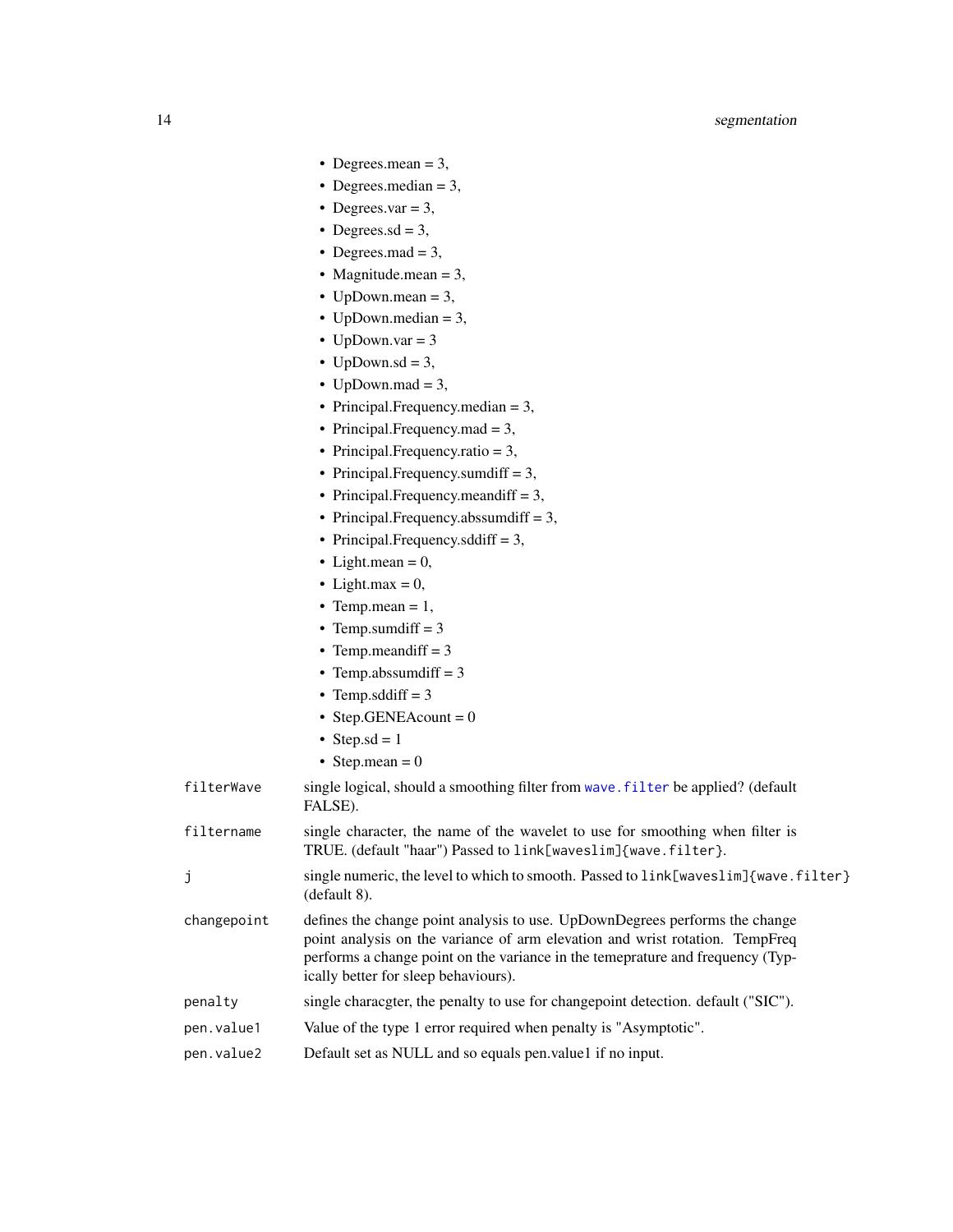#### <span id="page-14-0"></span>segmentation 15

| intervalseconds |                                                                                                                                                                                                   |
|-----------------|---------------------------------------------------------------------------------------------------------------------------------------------------------------------------------------------------|
|                 | An integer number of seconds between 5 and 30 during which at most one<br>changepoint may occur.                                                                                                  |
| mininterval     | single numeric that defines the smallest changepoint initially found. Passed to<br>cpt. var as the variable minseglen                                                                             |
| samplefreq      | The sampling frequency of the data, in hertz, when calculating the step number.<br>(default 100).                                                                                                 |
| filterorder     | The order of the filter applied with respect to the butter or cheby options if<br>stepCounter is used. The order of the moving average filter if step counter 2 is<br>used. See cheby1 or butter. |
| boundaries      | to pass to the filter in the step counting algorithm.                                                                                                                                             |
| Rp              | the decibel level that the cheby filter takes. See cheby1.                                                                                                                                        |
| plot.it         | single logical, Creates a plot showing the zero crossings counted by the step<br>counting algorithm#' @param Centre Centres the xz signal about 0 when set to<br>True.                            |
| hysteresis      | The hysteresis applied after zero crossing. (default 100mg)                                                                                                                                       |
| verbose         | single logical to print additional progress reporting (default FALSE).                                                                                                                            |
| verbose_timer   | single logical tp print additional progress reporting on time for each section of<br>the function (default FALSE).                                                                                |
| $\cdots$        | other arguments to be passed to dataImport, segmentation and other functions<br>with these functions.                                                                                             |

#### Details

Performs the segmentation procedure on the provided elevation data. Optionally a wavelet filter is first applied to smooth the data. The number of changes occuring in a given number of seconds may be controlled using the intervalseconds argument. Changes will be removed based on which segments are the closest match in terms of variance. A series of features for each of the segments will then be calculated and returned as a csv file.

#### Value

The segment data are returned invisibly. This data frame has columns:

- Serial.Number
- Start.Time
- Segment.Start.Time
- Segment.Duration
- UpDown.median
- UpDown.var
- Degrees.median
- Degrees.mad

In addition, the requested columns are included. Optionally, as a side effect a csv file is returned listing all of the segments found in the data along with a variety of features for that segment. Optionally a png file plotting the data and the detected changes can also be produced.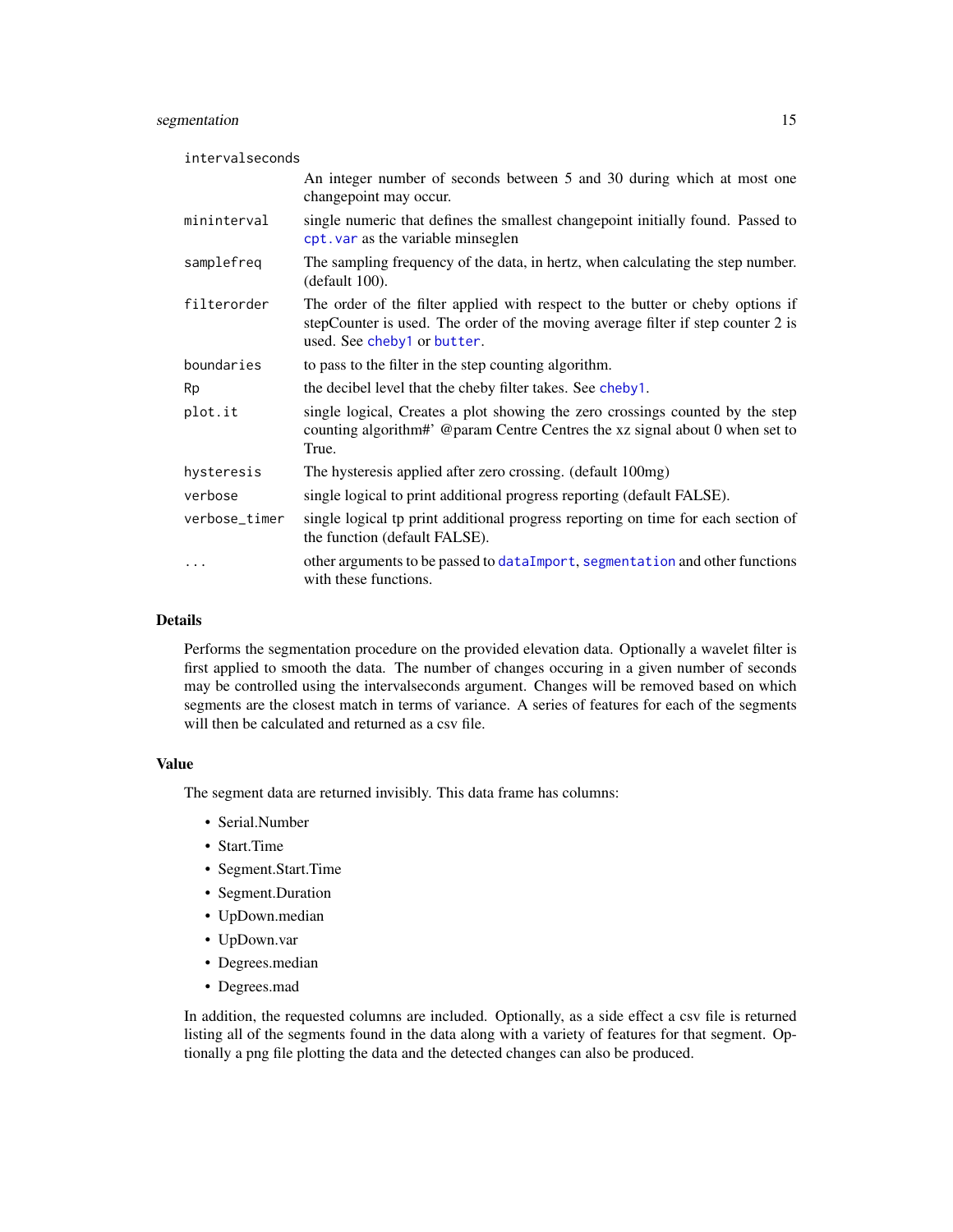#### Examples

```
### Load the data to segment keeping only the first quarter of the data
## library(GENEAread)
## testfile = file.path(system.file(package = "GENEAread"),
## "binfile",
## "TESTfile.bin")
## segData <- dataImport(binfile = testfile,
## downsample = 100, start = 0, end = 0.25)
## head(segData)
### Run loaded data through segmentation function
## segment <- segmentation(data = segData, outputfile = NULL)
## head(segment)
## segment2 <- segmentation(data = segData, outputfile = NULL,
## datacols = "Degrees.skew")
## head(segment2)
```
stepCounter *Step Counter*

#### Description

Function to calculate the number and variance of the steps in the data.

#### Usage

```
stepCounter(
 AccData,
  samplefreq = 100,
  filterorder = 2,
 boundaries = c(0.5, 5),
 Rp = 3,plot.it = FALSE,
 hysteresis = 0.1,
 verbose = verbose,
 fun = c("GENEAcount", "mean", "sd", "mad")
\mathcal{L}
```
#### Arguments

| AccData     | The data to use for calculating the steps. This should either an AccData object<br>or a vector.                                                        |
|-------------|--------------------------------------------------------------------------------------------------------------------------------------------------------|
| samplefreg  | The sampling frequency of the data, in hertz, when calculating the step number<br>$(detault 100)$ .                                                    |
| filterorder | single integer, order of the Chebyshev bandpass filter, passed to argument n of<br>cheby1.                                                             |
| boundaries  | length 2 numeric vector specifying lower and upper bounds of Chebychev filter<br>$(default c(0.5, 5) Hz)$ , passed to argument W of butter or cheby 1. |

<span id="page-15-0"></span>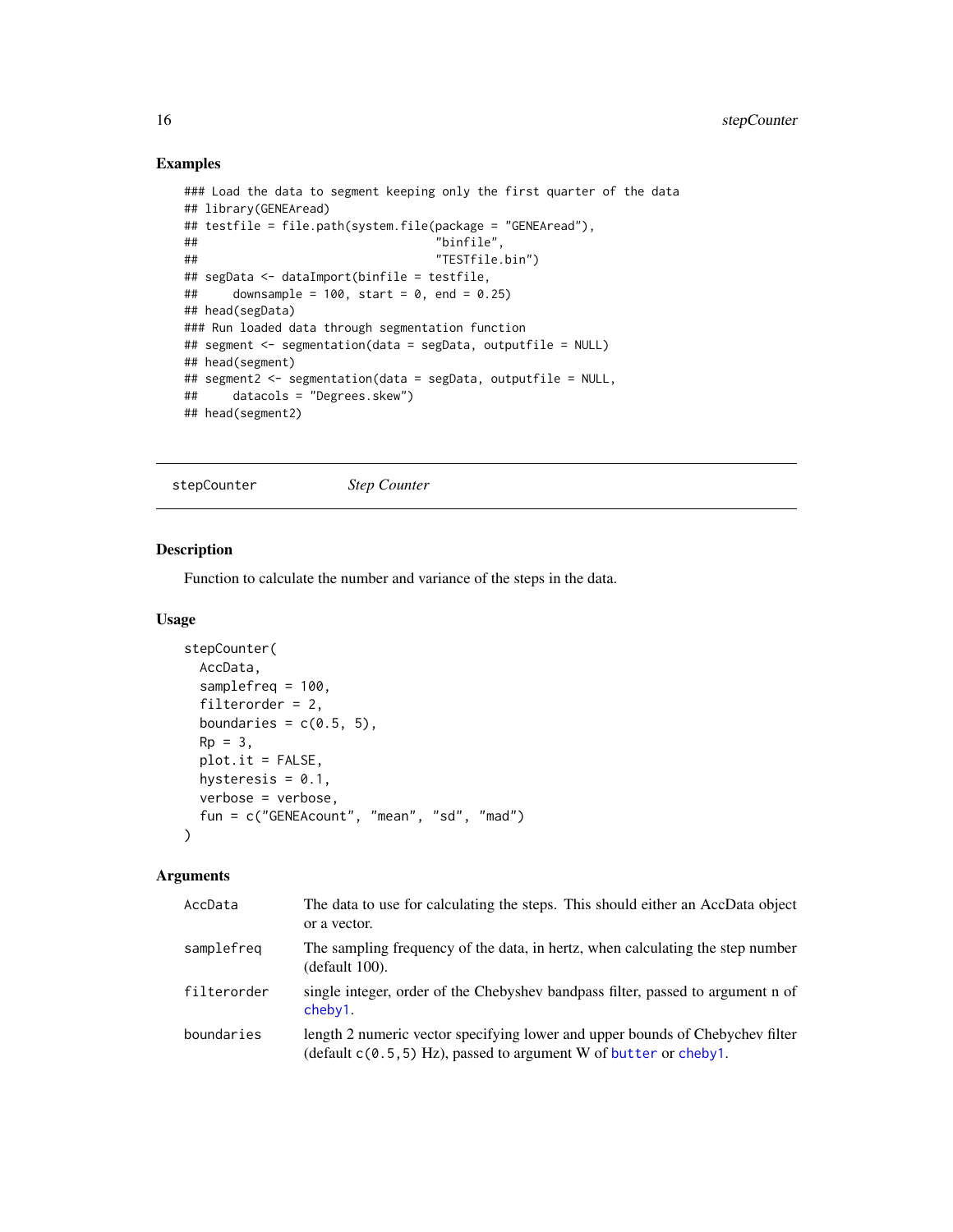#### <span id="page-16-0"></span>TrainingData 17

| Rp         | the decibel level that the cheby filter takes, see cheby 1.                                                                                          |
|------------|------------------------------------------------------------------------------------------------------------------------------------------------------|
| plot.it    | single logical create plot of data and zero crossing points (default FALSE).                                                                         |
| hysteresis | The hysteresis applied after zero crossing. (default 100mg)                                                                                          |
| verbose    | single logical should additional progress reporting be printed at the console?<br>(default FALSE).                                                   |
| fun        | character vector naming functions by which to summarize steps. "count" is an<br>internally implemented summarizing function that returns step count. |

#### Value

Returns a vector with length fun.

#### Examples

```
d1 <- sin(seq(0.1, 100, 0.1))/2 + rnorm(1000)/10 + 1
Steps4 = stepCounter(d1)
length(Steps4)
mean(Steps4)
sd(Steps4)
plot(Steps4)
```
TrainingData *Example Training Data set*

#### Description

A manually classified training data set provided with the package.

#### Format

Manually classified segmented data that can be used to build a classification model.

#### Source

Manually classified by Actvinsights.

#### See Also

["levels"](#page-0-0) [features](#page-0-0)

#### Examples

data(TrainingData) class(TrainingData)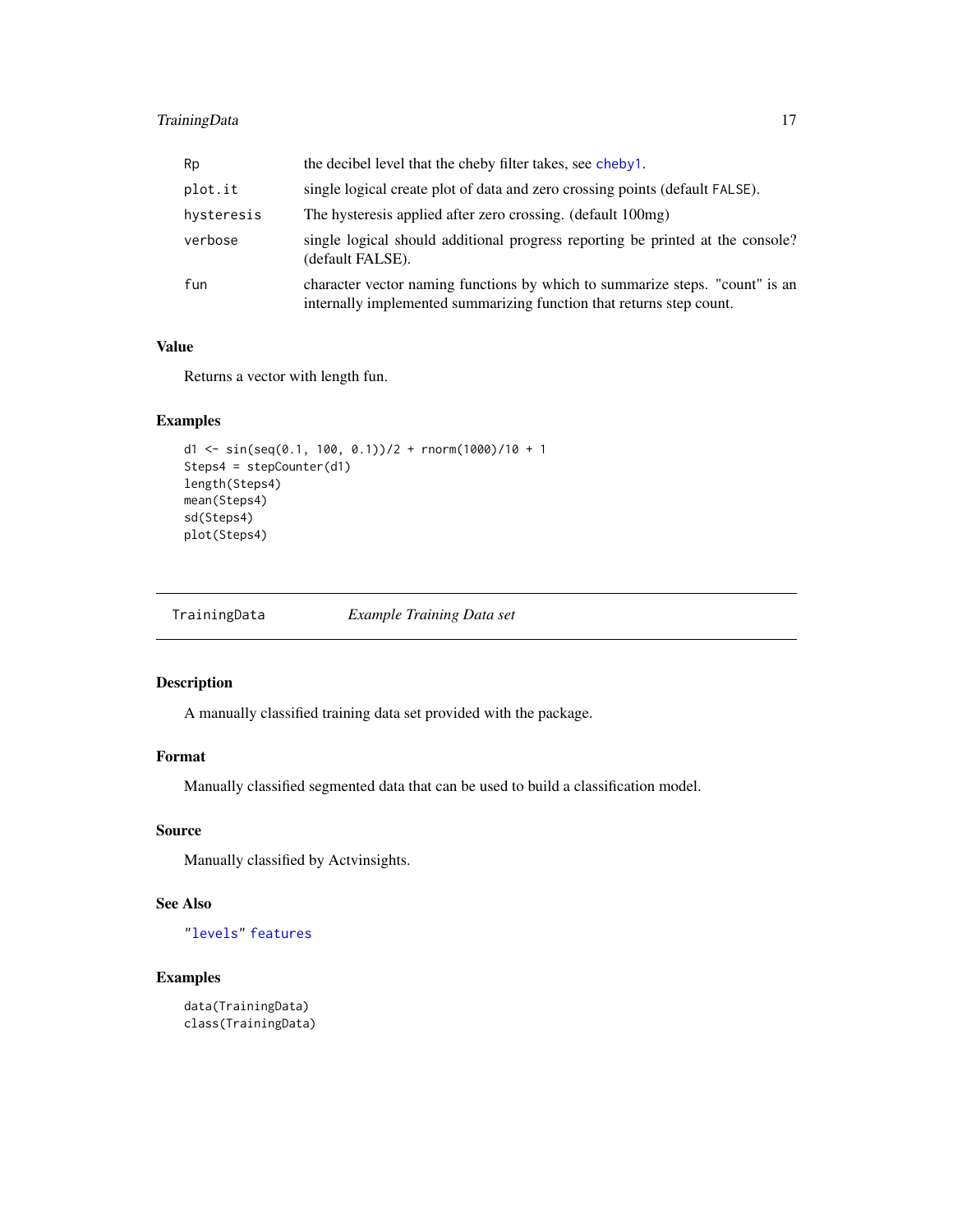<span id="page-17-0"></span>

#### Description

rpart object declaring the decision tree for the classification of GENEActiv bin data into typical groups.

#### Format

An rpart object with class GENEA containing the decision tree information required for prediction.

#### Source

Output of createGENEAmodel on experimental training data.

#### See Also

["levels"](#page-0-0) [features](#page-0-0)

#### Examples

```
data(trainingFit)
class(trainingFit)
levels(trainingFit)
features(trainingFit)
plot(trainingFit)
text(trainingFit, cex = 0.5)
```